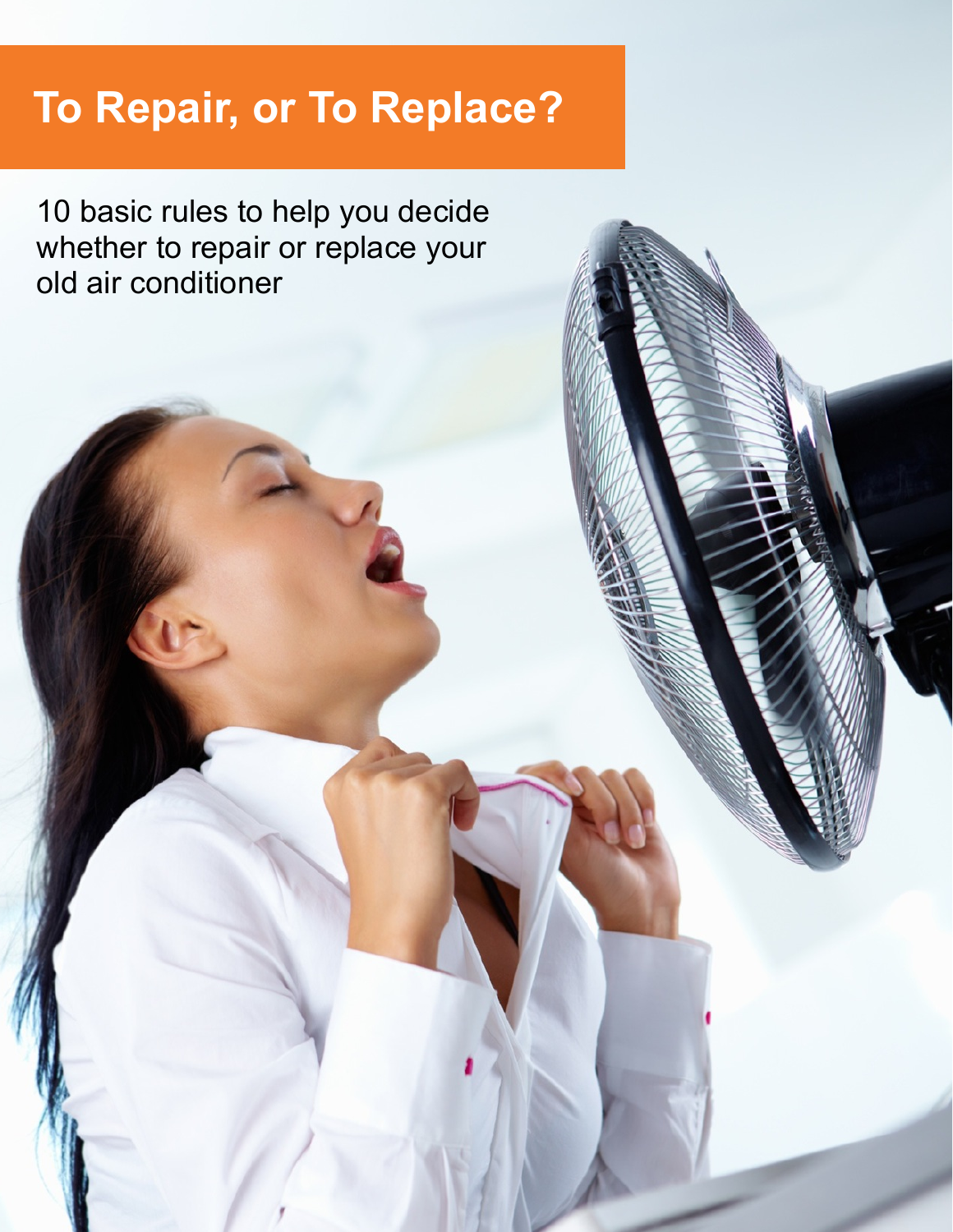Looking to make a smarter and cooler decision?

These 10 basic rules will help you to better understand whether you should repair your existing air conditioner, or purchase a shiny new AC system:

## **Is my present air conditioner over 12 years old?**

Most central air conditioning systems last between 12 to15 years. A new highefficiency air conditioner can save up to 50% on cooling costs.

#### **BASIC RULE # 1**

Consider replacing your old air conditioner if it's older than 12 years and the repair bill is greater than \$300.

## **Does my air conditioner need frequent repairs?**

Air Conditioners need annual maintenance, but they shouldn't need annual repair. Fool me once, shame on you. Fool me twice, shame on me…right?

#### **BASIC RULE # 2**

Fix it the first time. Consider replacing the AC if it fails more than once in a 2 year period.

## **Is my air conditioner covered under warranty?**

About 20 years ago, AC manufactures started to offer extended warranties. Today, most warranties cover parts & labor repairs for up to 10 years.

#### **BASIC RULE # 3**

Get the air conditioner repaired if it's covered by a service company, manufacturer or home warranty. Duh, free is good!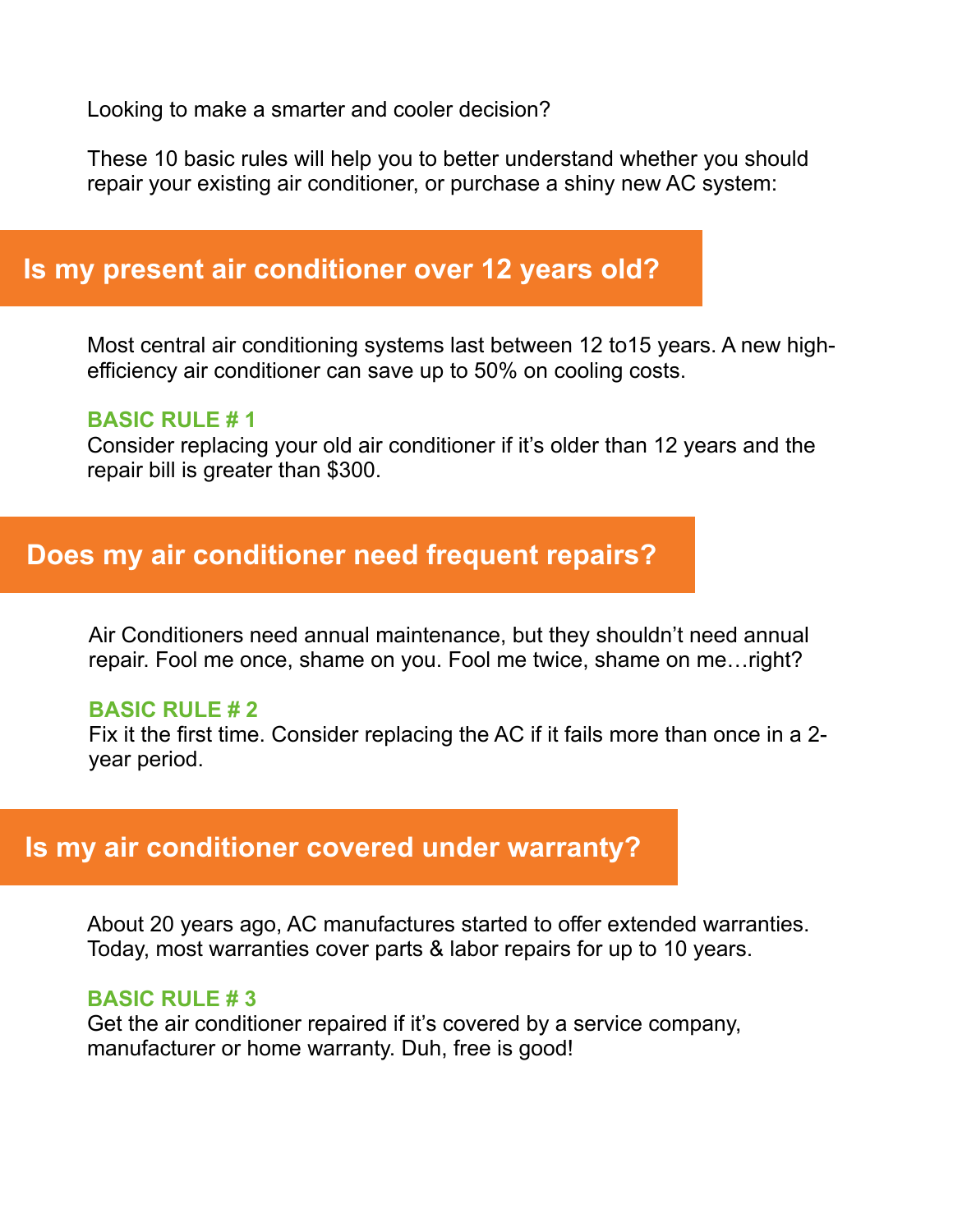# **What is the general condition of my air conditioner?**

Air conditioners that are cleaned and tuned up annually can last for more than 20 years. Neglected ACs often rust out, fall apart and can eventually become safety hazards.

#### **BASIC RULE # 4**

The eye test: If the air conditioner looks brand new, consider the repair. If it looks like it's falling apart and you're afraid to let the kids near it, consider replacement.

## **What type of refrigerant is in my air conditioner?**

There are basically two types of refrigerants used in residential air conditioners. The "old refrigerant", called R22, is a HCFC based, ozonedepleting refrigerant that's being phased out by the US government. The "new refrigerant", called R410A or Puron, is a more environmentally safe refrigerant & almost all new residential ACs run on it.

#### **BASIC RULE # 5**

Consider replacing an air conditioner that runs on R22 (often identified by a lime green sticker on the outdoor AC). The price of R22 refrigerant is 4 to 5 times more expensive than R410A and repairs on R22 systems are almost always very expensive.

## **Is my air conditioner quiet or noisy?**

Not all air conditioners produce the same noise levels, and not all people have the same sensitivity to sound. The best air conditioners today run at around 66 decibels. Conversational speech is around 60 decibels, in the event you were curious.

#### **BASIC RULE # 6**

You don't have to live with a noisy air conditioner. If your old AC wakes you up at night when it runs, consider installing a new one.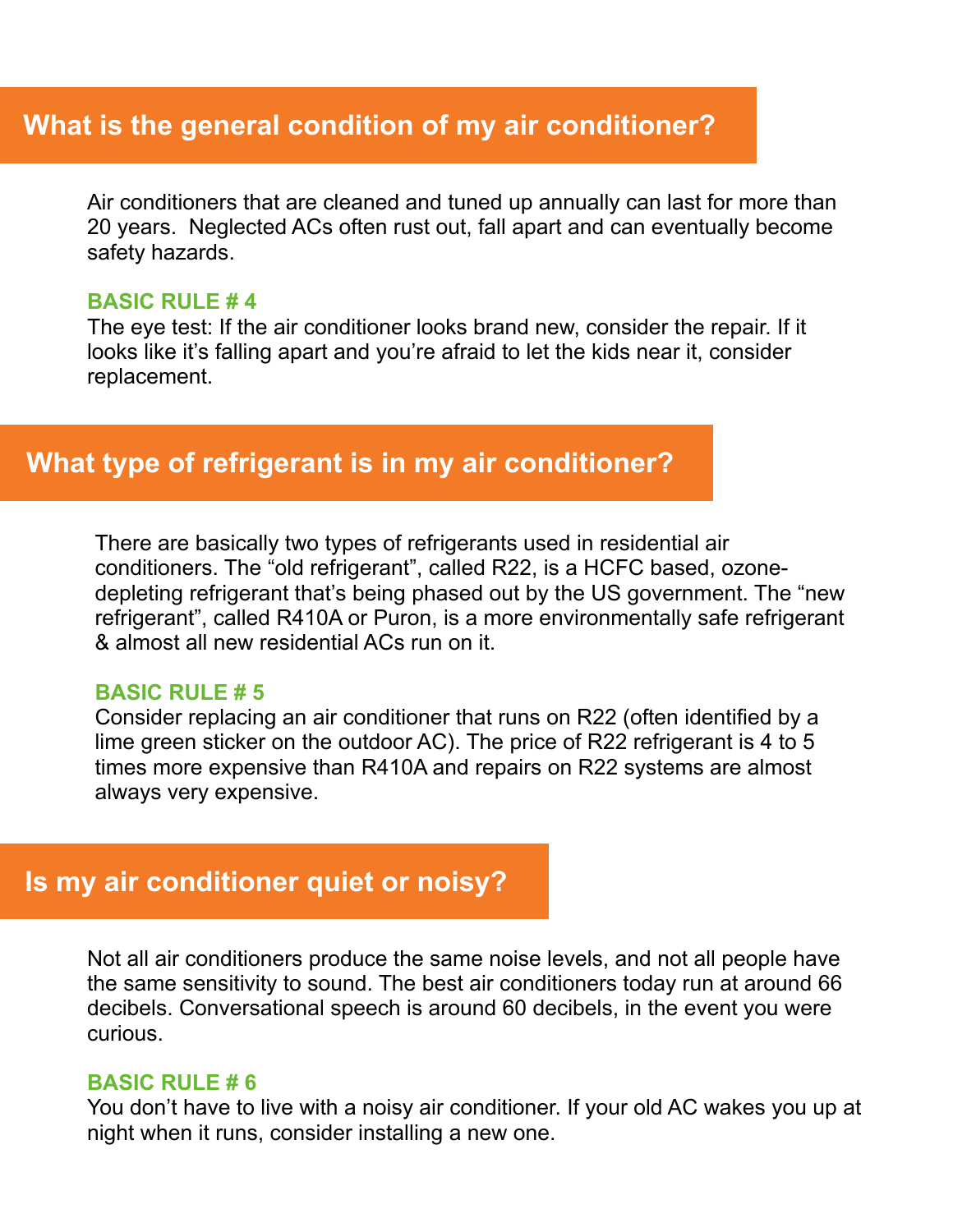## **Is my home comfortable in the summer?**

An air conditioner has two jobs. Its first job is to remove heat from the home. Its second job is to remove humidity. And a properly functioning air conditioner should accomplish both while making the home feel comfortable. On the other hand, an air conditioner that always leaves the home cool but sticky is only doing half the job.

#### **BASIC RULE # 7**

If it's always humid & sticky in your home, consider a new air conditioner. Many new air conditioners come with a "humidity reduction" setting that will dry out the home without making it too cold inside.

# **Am I into having the latest technology?**

There's an app for everything – including your air conditioner. Most new air conditioners come with a new WiFi thermostat, which can be controlled with a smartphone or tablet and anywhere you receive an internet connection. Imagine being able to control your home temperature remotely - pretty slick if you're into that sort of thing.

#### **BASIC RULE # 8**

If you want to control the air conditioner settings from outside your home, consider a new air conditioner or simply upgrade your old thermostat to a WiFi thermostat.

### **Are some rooms in my home too hot or too cold?**

Many homeowners live with those "uncomfortable" rooms for years and they just figure "it's always going to be that way." Recent advances in technology have allowed contractors to solve the "hot or cold room" problem.

#### **BASIC RULE # 9**

If the existing AC does a fantastic job keeping the entire home comfortable then don't mess with it. If you have rooms in your home that you can't use because they're too hot or cold, consider arranging a home survey with an air conditioning contractor. They should do it free of charge  $\odot$ .